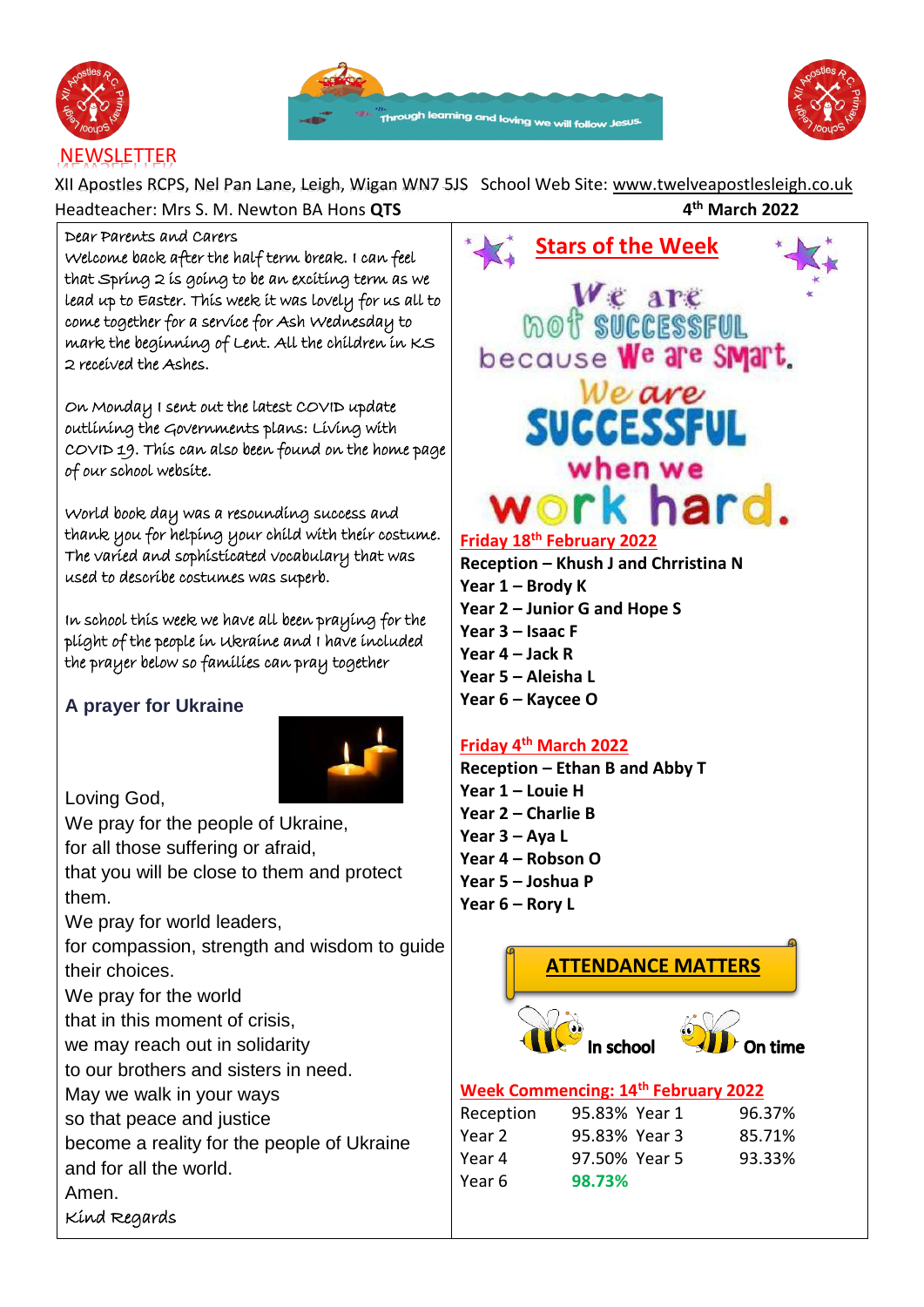#### Mrs Newton

### **Parents Evening**

The teachers will be available to discuss your child's progress at the end of this term. We will be offering phone consultations **OR** face to face meetings and ask that parents choose their option and are hoping to set up an online booking system through Parentmail. Further details to follow.

To reduce footfall in school and mitigate risk of infection, we are staggering the parents evenings this term. We ask that you arrive at the appointment time. There will be provision in the hall for your child to wait if you choose a face to face consultation.

### **Tuesday 5th April 3.30-5.30 pm**

Face to Face Meeting Reception and Year 5 Telephone Consultation Year 1 and Year 3 **Wednesday 6th April 3.30-5.30 pm** Face to Face Year 2 and Year 4 Telephone Consultation Reception and Year 5 **Thursday 7th April 3.30-5.30 pm** Face to Face Year 1 and Year 3 Telephone Consultation Year 2 and Year 4

**Please note there will be no sports clubs week beginning 4th April or Choir** 

### Reception Mother's Day Assembly Friday 25 th March at 9:00 am

Mrs Parry and the children in the Reception class would like to invite parents and carers to join them for this special assembly.



### Year 5 Easter Assembly on Wednesday 13<sup>th</sup> April at 9:00 am

Mrs Marsden and the children in Year 5 would like to invite parents and carers to join them for this special assembly.





# **CAFOD Ukraine Humanitarian Appeal**

During the season of Lent, we make a special effort to help those in need through giving something up and fundraising.

The current crisis in Ukraine is heart-breaking and has been a focus for our prayers here in school.

According to the UN's refugee agency (UNHCR), over 800,000 people have fled Ukraine into neighbouring countries (mainly to Poland, Hungary, Moldova and Romania), with thousands more having to leave their homes inside Ukraine. Many of those who have fled are women and children, having to leave behind their loved ones. This year we will be holding events to raise money for CAFOD Ukraine Humanitarian Appeal. To find out more about the work of CAFOD, please go to the website

[Ukraine crisis: How you can help | CAFOD](https://cafod.org.uk/News/Emergencies-news/Ukraine-crisis)

### **Fundraising Events**

### Easter Egg Raffle

Please could you send in Easter Eggs for this raffle to be drawn at the end of term. The children will be selling tickets at 10p each.



Rainbow Own Clothes Day – Friday 8th April

Children are invited to come into school wearing as many colourful clothes as possible so that all the colours of the rainbow can be seen. The children are asked to donate £1 on this day.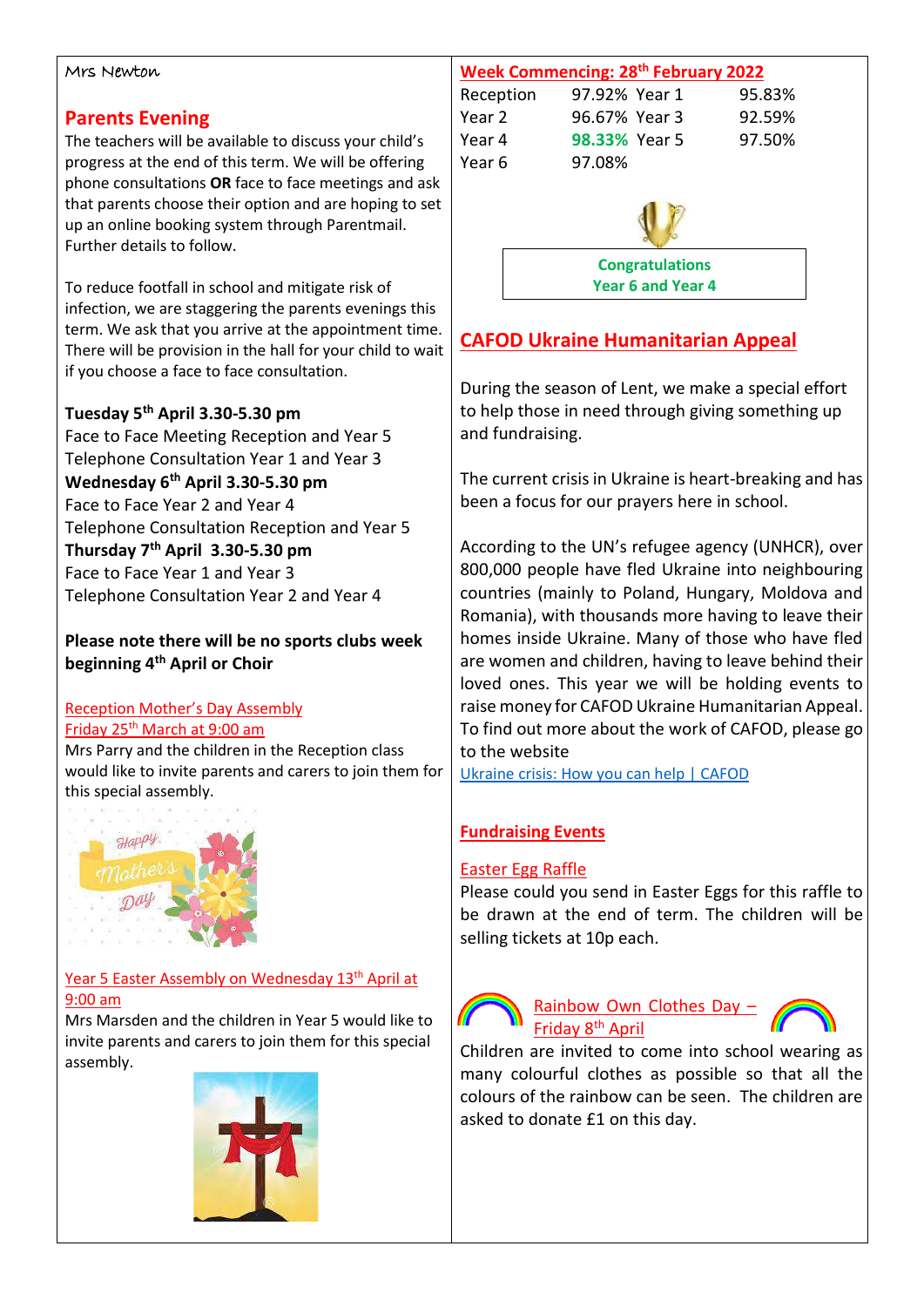#### **Nursery Rhyme characters**











# World Famous Cake Sale – Thursday 31st March



Parents and children are asked

to buy or bake cakes to donate for this popular event. The cakes will be priced at 10p each and children can bring money on the day.

### **World Book Day - 3 rd March 2022**

We had such a wonderful day enjoying reading and exploring poetry and words. Our aim was to develop the children's vocabulary as well as promote reading for pleasure. The children all looked fantastic as nursery rhyme characters or dressed as words as you can see from the photographs. Our visiting poet, Rosie, worked with each class and together we created a whole school poem. Don't forget to spend your £1 book tokens that the children will be bringing home



### **The £1 book selection**

There is a new line-up of **£1** books for 2022 that **children can choose for free with their £1 book token**. With books for beginning, early, fluent and independent readers, there is something for everyone. The books will be available from booksellers from 17<sup>th</sup> February 2022.

Find out everything you need to know about the books and token exchange [www.worldbookday.com/resource](http://www.worldbookday.com/resource)

#### **Goodbye and Good Luck**

Sadly, Mrs Collins will be leaving us next week to take up a new position nearer to home. She has been with us for over 2 years and works as a teaching assistant in year 2. We want to express our thanks from the XII Apostles community and wish her luck for the future. She will especially be missed by all the children and staff in year 2.